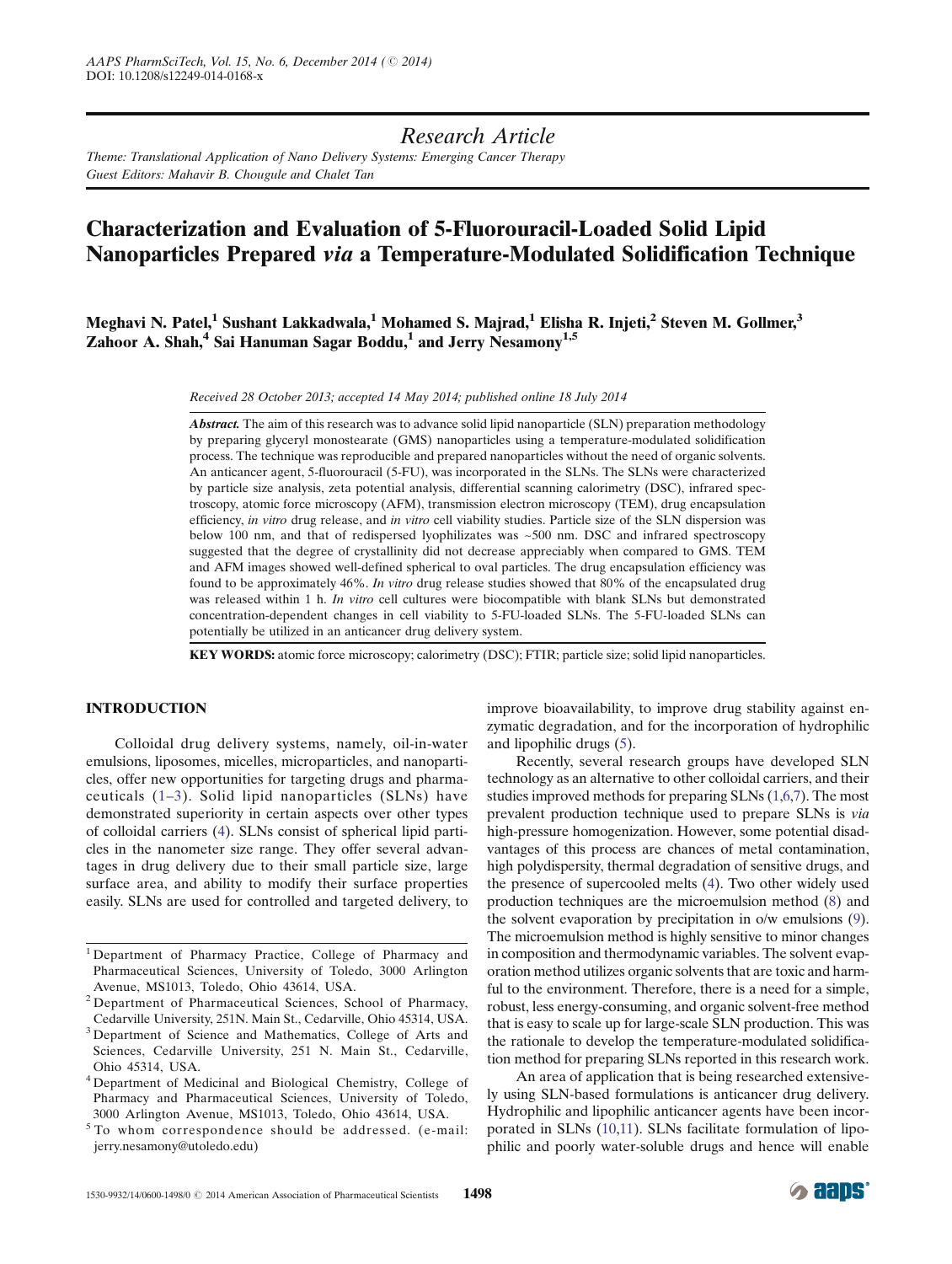<span id="page-1-0"></span>delivering such drugs through otherwise unfeasible routes of administration. Chemotherapeutic agents used in primary and palliative care of various cancers are normally administered intravenously. The chemotherapeutic regimen is intensive and involves multiple agents. As soon as chemotherapy is initiated, severe side effects such as nausea and vomiting, alopecia, *etc.* occur in patients. Thus, additional pharmacologic agents have to be administered to minimize patient discomfort and promote adherence. High doses of anticancer agents are given intravenously to maintain a therapeutic concentration of the drug at the cancerous lesion. However, blood carries these agents to healthy tissues and organs, producing undesirable side effects. In addition to these challenges, cancer cells tend to develop resistance to cancer drugs, leading to decreased therapeutic efficacy. SLN-based anticancer drug delivery has demonstrated the ability to address many of these challenges in *in vitro* experiments, cell and tissue culture studies, and animal testing ([10](#page-9-0)–[12](#page-9-0)). This is the rationale to incorporate an anticancer agent in the developed SLNs for future potential application in colorectal cancer therapy. Although colorectal cancer is treatable surgically, recurrence following surgery is a major problem and in general leads to poor prognosis and high mortality [\(13](#page-9-0),[14\)](#page-9-0). There is currently a need to advance the therapeutic options and formulations available to treat colorectal cancer.

The aim of the present study was to investigate the feasibility of preparing glyceryl monostearate (GMS) nanoparticles by using a novel temperature-modulated solidification process and to evaluate its potential as an anticancer drug delivery system. 5-Fluorouracil (5-FU), an anticancer drug, was incorporated as a model drug in the SLNs. 5-FU is an antimetabolite chemotherapeutic agent used in chemotherapy of colorectal, stomach, breast, and pancreatic cancer ([15\)](#page-9-0). It is used topically in the form of a cream for the treatment of actinic (solar) keratoses and some basal cell carcinomas of the skin [\(16\)](#page-9-0). 5-FU is an analog of naturally occurring pyrimidine uracil, and it is metabolized *via* the same metabolic pathways as uracil [\(17](#page-9-0)). As a pyrimidine analog, it is transformed inside the cell into various cytotoxic metabolites. The latter are then incorporated into DNA and RNA, finally inducing cell cycle arrest and apoptosis by inhibiting the cell's ability to synthesize DNA [\(16](#page-9-0),[18\)](#page-9-0).

# MATERIALS

GMS and D-trehalose, anhydrous, acetonitrile (HPLC grade) and ethanol (HPLC grade) were purchased from Fisher Scientific (Pittsburg, PA); Tween 80 (polyoxyethylene ([19\)](#page-9-0) sorbitan monooleate) and 5-FU were purchased from Spectrum Chemical Manufacturing Corporation (New Brunswick, NJ), and Amicon Ultra-15 centrifugal filter units were purchased from EMD Millipore (Billerica, MA). Deionized water was obtained from the central deionized water line in our laboratory.

# METHODS

#### Preparation of 5-FU-Loaded SLNs

An accurately weighed quantity of 5-FU was added to 1 g of GMS and equilibrated at 75°C for 48 h at 1,500 rpm after

placing in a thermostated shaker. Tween 80 was added to the drug-GMS mixture and vortexed to obtain a homogenous dispersion. Deionized water was heated to the same temperature as the molten lipid phase. The molten lipid phase was then dispersed into the heated deionized water, placed in an ice bath, and stirred at 4,000 rpm for 45 min by a high-shear mixer (model L5M-A, Silverson, USA). The resulting SLN dispersion was used for further characterization. To isolate the SLNs, an aliquot of the aqueous SLN dispersion was placed in a 100-kDa Amicon Ultra-15 centrifugal filter unit and centrifuged at 7,830 rpm for 30 min and temperature-maintained at 15°C in a centrifuge 5430R (Eppendorf AG, Hamburg, Germany). The SLNs retained by the filter were collected and redispersed in deionized water before lyophilization. Anhydrous trehalose, equivalent to the amount of GMS, was used as cryoprotectant. The mixture was frozen quickly at −75°C in a freezer and lyophilized for 72 h in the lyophilizer (FreeZone 2.5-l benchtop freeze dry system, Labconco, MO, USA) at −49°C and vacuum-maintained at 0.120 mBar. SLNs with no added drug were prepared by an identical procedure after excluding the drug addition step. The lyophilized samples were collected and stored in a dessicator for further characterization.

#### Drug Encapsulation Efficiency

An aliquot of lyophilized 5-FU-loaded SLNs was dissolved in 5 ml 50/50 HPLC-grade ethanol/HPLC-grade water and vortexed at 3,000 rpm. The solution was then filtered through a 0.45-μm non-sterile, solvent-resistant polytetrafluoroethylene (PTFE) syringe filter (Fisher Scientific Products, USA). Twenty microliters of the filtrate was injected directly into and analyzed by reverse-phase high-performance liquid chromatography (HPLC) using Waters HPLC e2695 separation module equipped with a photodiode array detector (Waters 2998). A C18 column (Waters symmetry column,  $3.5 \mu m$ ,  $4.6 \times 75 \mu m$ ) was used as the stationary phase. The mobile phase composition consisted of pH 7 phosphate buffer and USP/acetonitrile/ethanol (60:20:20 *v*/*v*) and had an isocratic flow rate of 0.6 ml/min at 35°C. 5-FU was detected at 264 nm, and Empower 3.0 software was used for data analysis. A calibration curve of pure 5-FU in water was used for quantification. The amount of 5-FU incorporated in SLNs (entrapment efficiency) was calculated using the following formula:

% Entrapment efficiency  $=\frac{\text{Calculateed 5-FU content} \times 100}{\text{Theoretical 5-FU content}}$ Theoretical 5‐FU content

# Particle Size Determination

Particle size analysis was performed in a dynamic light scattering instrument (DLS) (Nicomp 380 ZLS, Particle Sizing Systems, CA) after suitably diluting with deionized water. The aqueous SLN dispersion before lyophilization and lyophilized SLNs redispersed in deionized water were taken in disposable borosilicate glass culture tubes (VWR Scientific Products). The particle size was determined by placing the sample-filled tubes in the path of a helium neon laser of wavelength 658 nm at 23°C, and data were collected at a scattering angle of 90°. Three measurements of 8 min each were performed, and the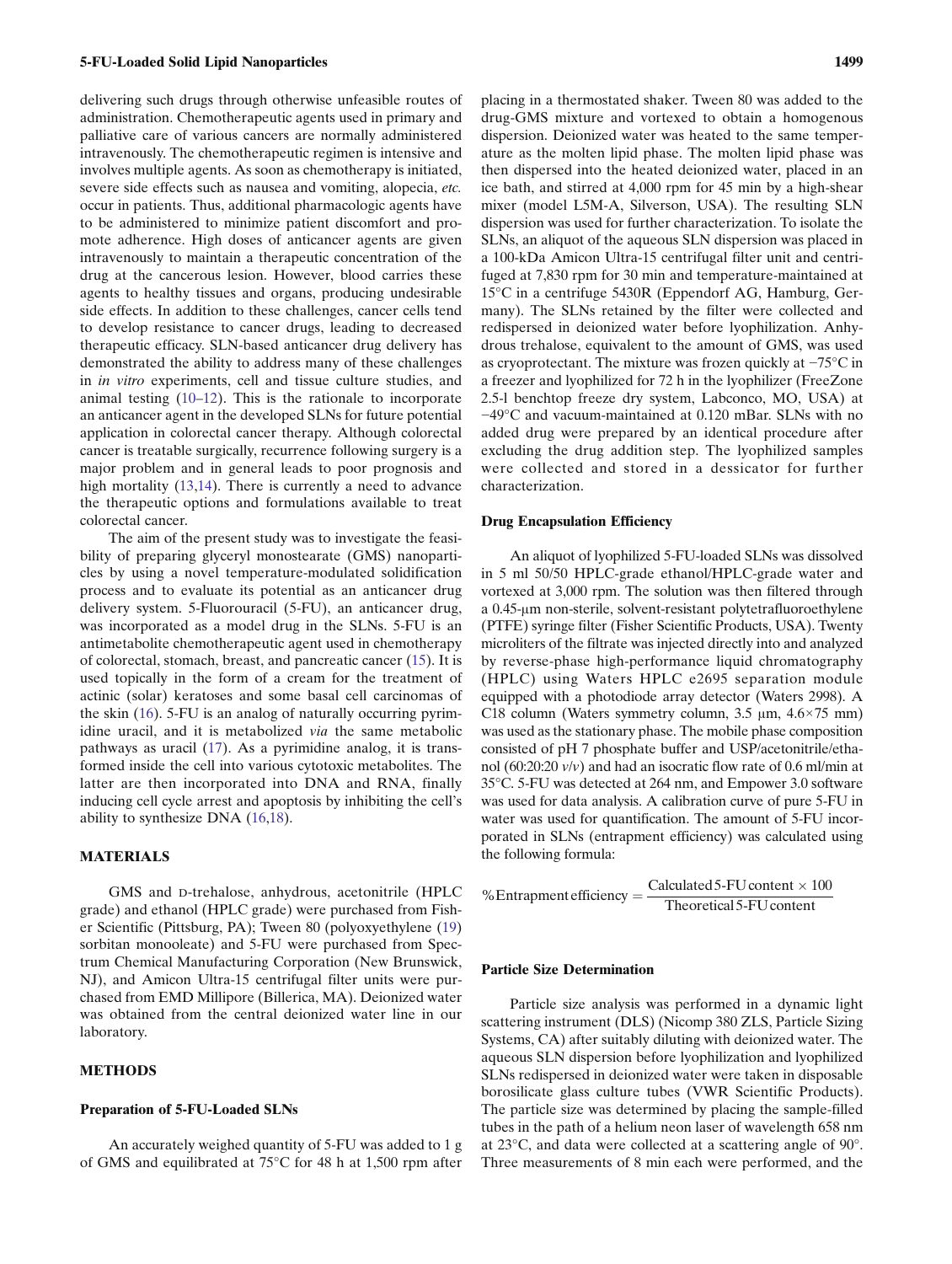proprietary software available with the instrument was used to calculate the size and expressed as a volume-weighted diameter.

# Zeta Potential Measurements

Zeta potential measurement was performed in the DLS instrument operated in the electrophoretic light scattering mode (ELS) (Nicomp 380 ZLS, Particle Sizing Systems, CA). The SLN dispersion and redispersed lyophilized SLN samples were placed in standard glass cuvettes and the zeta potential measured at 23°C and a scattering angle of −14.06° using a helium neon laser of wavelength 658 nm. Three measurements of 1 min each were performed to calculate the mean value of zeta potential.

#### Differential Scanning Calorimetry (DSC)

Thermal behavior of SLN samples and the physical state of 5-FU in the SLNs were analyzed using a differential scanning calorimeter (PerkinElmer Diamond DSC, CT) equipped with an intercooler 1P. Samples of pure 5-FU, pure GMS, blank lyophilized SLN, and 5-FU-loaded lyophilized SLN were run on DSC. For DSC measurements, 20-μl aluminum pans containing 8–10-mg samples were sealed by crimping. The samples were placed in the DSC furnace, and thermograms were recorded by subjecting the samples to a thermal program using a heating rate of 10°C/min in the temperature range from 10 to 350°C under nitrogen purge gas maintained at a flow rate of 20 ml/min. All samples were run in triplicate. The data were analyzed using Pyris Manager (v 1.3) software.

# Fourier Transform Infrared Spectroscopy (FTIR)

The IR spectra were acquired in a Varian Excalibur FTS 4000 FTIR instrument. The samples were spread as a thin layer on a Germanium 45° trough plate and placed in an incompartment horizontal attenuated total reflectance (HATR) accessory (Pike Technologies, Madison, WI, USA) kept in the sample chamber of the FTIR instrument. The scans were performed over the wavenumber range of 6,000 to 400 cm−<sup>1</sup> at a rate of 20 Hz.

#### Atomic Force Microscopy (AFM)

AFM studies were done in a Nanosurf easyScan 2 Flex AFM system (Nanosurf AG, Switzerland), and data analyses were performed in the accompanying easyScan 2 software. The instrument was tested for XY calibration using a silicon substrate grid containing an array of silicon oxide squares of height 100 nm separated by 10 μm. An aqueous suspension of a particular sample was placed in circular mica disks (Tedpella Inc., Redding, CA) and equilibrated at room temperature for 24 h. This left a dried sample on the mica disks for analysis. Formulations that were prepared in this manner included aqueous nanosuspension of blank SLNs before lyophilization, aqueous nanosuspension of redispersed lyophilized blank SLNs, aqueous nanosuspension of 5-FU-loaded SLNs before lyophilization, and aqueous nanosuspension of redispersed lyophilized 5-FU-loaded SLNs. The samples were analyzed in the dynamic force tapping mode that enables the instrument to choose the optimal vibration frequency to be used during measurements. The frequency range that is available for use in this mode is 15 to 500 kHz.

### Transmission Electron Microscopy (TEM)

The shape and internal matrix of individual nanoparticles were visualized using transmission electron microscopy (Hitachi HD-2300 scanning transmission electron microscope, Hitachi High Technologies America, IL). Samples were prepared by placing a drop of the suitably diluted sample onto a Formvar/Carbon 400-mesh copper grid (Ted Pella, CA) and dried at room temperature for 15 min to leave a thin film before removing the excess sample with a lint-free wipe. The prepared grid was equilibrated overnight at room temperature prior to processing *via* TEM. The images were procured in the phase contrast mode.

#### In Vitro Drug Release Studies from SLNs

*In vitro* drug release studies from lyophilized 5-FU-loaded SLNs were performed in phosphate buffer saline (PBS) of pH 7.4. Four hundred milligrams of lyophilized 5-FU-loaded SLNs was dispersed in 2 ml of PBS (pH 7.4) and placed in a sealed regenerated cellulose membrane bag (dialysis membrane with molecular weight cutoff of 12–14 kDa, Fisherbrand® regenerated cellulose dialysis tubing, 44-mm diameter). The dialysis membrane was then placed in a beaker containing 200 ml of PBS, pH 7.4, and maintained at  $37\pm0.5^{\circ}$ C in a water bath under magnetic stirring of 100 rpm. At predetermined time intervals, 2-ml samples were withdrawn from the beaker and replaced with fresh PBS. The samples were filtered through a 0.45-μm non-sterile, solvent-resistant PTFE syringe filter (Fisher Scientific Products, USA). Twenty microliters of the filtrate was injected directly into and analyzed by the HPLC method described in the "[Drug](#page-1-0) [Encapsulation Efficiency](#page-1-0)" section. All experiments were performed in triplicate, and results were reported as mean±standard deviation.

## In Vitro Cell Viability Studies in Human Colorectal Adenocarcinoma (Caco-2) Cell Culture

Caco-2 cells (ATCC HTB-37) were grown as a monolayer culture in Eagle's minimum essential medium (EMEM) (Fisher Scientific, Pittsburg, PA) supplemented with 20% (*v*/*v*) fetal bovine serum (FBS) containing Earle's balanced salt solution, non-essential amino acids, 2 mM L-glutamine, 1 mM sodium pyruvate, and 1,500 mg/l sodium bicarbonate. Cells were incubated in 5%  $CO<sub>2</sub>$  atm at 37 $\degree$ C for 96 h. Cells were passaged when 75% confluent by trypsinization (0.05% trypsin-0.02% EDTA solution) and seeded at approximately 50,000 cells per well in sterile, polystyrene 24-well plates (Costar®, USA).

Cells were allowed to adhere for 96 h and media replaced by the appropriate experimental and control formulations for 2 h. Three groups of wells were utilized in this study. One group of wells had cells exposed to nutrient medium, another group of cells was treated to various aliquots of blank SLNs, and the third group of cells was exposed to various aliquots of 5-FU-loaded SLNs. A 1:10 dilution of blank SLN and 5-FUloaded SLN was prepared separately in DMEM medium.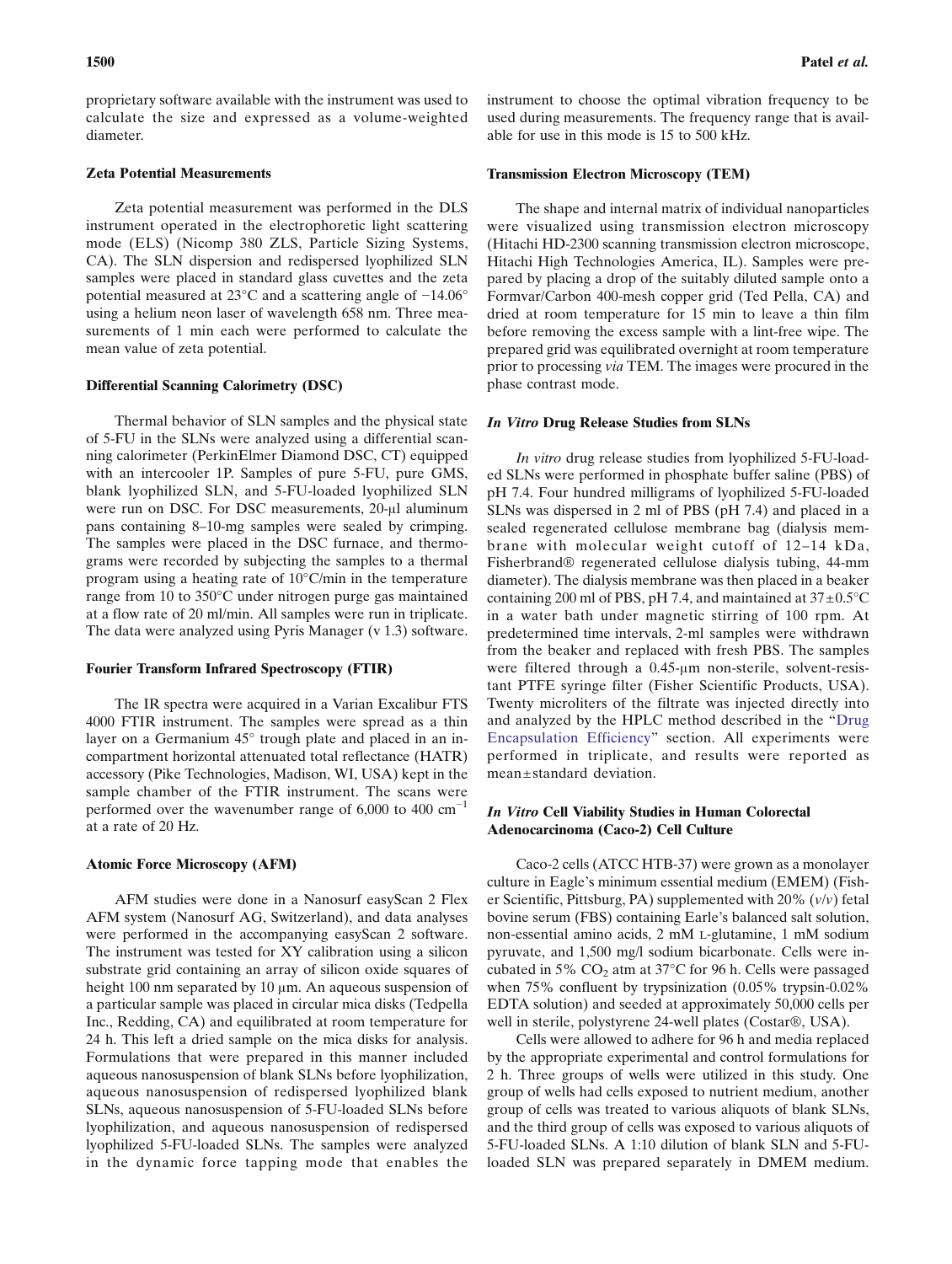Five-, ten-, fifteen-, and twenty-microliter aliquots of each were then introduced into wells exposed to a particular treatment. Eight wells received a particular aliquot of the SLN. After 2 h of exposure, each well was washed with 100 μl of PBS. The cells were detached by adding 50 μl trypsin solution containing 0.05% trypsin and 0.02% EDTA and incubating for 3 min. After 3 min, 200 μl EMEM was added, and the contents of each well were transferred to microcentrifuge tubes and centrifuged at 1,000×*g* for 5 min. The supernatants were removed and the pellets resuspended in 300 μl EMEM. Ten microliters of each dispersion was mixed with 10 μl 0.4% trypan blue, and 10 μl of this mixture was transferred to a counting slide and observed under Luna automated cell counter (Logos Biosystems, Korea). A one-way ANOVA (*p*<0.05) was used, and post hoc analysis was performed using Dunnett's *t* test to evaluate the statistical differences between cell viability data between various groups tested.

### RESULTS AND DISCUSSION

#### Preparation of SLNs

The aim of this research was to develop SLNs *via* a temperature-modulated solidification process. The particle size of aqueous SLN dispersions was evaluated by DLS to test the influence of various preparation parameters on the particle size. As the amount of lipid in the formulation increased, a concentration-dependent increase in particle size was observed after the lipid concentration exceeded a threshold value. By keeping the surfactant concentration constant and changing the lipid concentration sequentially in trial formulations, it was determined that the minimum quantity of surfactant needed to produce a nanosuspension was twice the parts by weight of the lipid present. A series of lipid/surfactant (*w*/*w*) mixtures (in the range from 1:2 to 1:5) were prepared and evaluated. The particle size was found to decrease with an increase in surfactant concentration but plateaued off once a critical surfactant concentration was reached. A particle size reduction of up to 20% was observed before leveling off. This is consistent with research reported by other groups and the observation that the presence of surfactant reduces the interfacial tension between the lipid and water and facilitates solid particle formation during the cooling phase of SLN preparation [\(20](#page-9-0)). However, the largest particle size observed when the least amount of surfactant was used was  $70\pm3$  nm. This result led to the choice of a composition containing the least amount of surfactant to limit potential surfactant-related toxicities later during cell culture and animal studies. The volume of water used as the dispersion medium did not significantly affect particle size. For a particular lipid/surfactant mixture, the influence of the volume of dispersion medium used was studied by systematically increasing the volume of water in units of 50 ml up to 300 ml. The particle size of the nanosuspension remained at approximately 65 nm through the entire range, demonstrating that the nanosuspension produced from the initial dispersion does not undergo further size change. It was hence noted that the initial lipid/surfactant/water dispersion was possibly a microemulsion and particle size remained unchanged since microemulsions are in principle infinitely dilutable ([19\)](#page-9-0). In the optimized formulation, a lipid to surfactant ratio (*w*:*w*) of 1:2 was used, 150 ml deionized water was used as the dispersion medium, and the nanosuspension obtained was stirred for 45 min.

Lyophilization is used extensively to recover SLNs from aqueous media by averting possible Ostwald ripening and hydrolysis reaction ([4\)](#page-9-0). During lyophilization of aqueous SLN nanosuspensions, cryoprotectants have to be used to preserve the physical integrity of the lipid nanoparticles ([21\)](#page-9-0). Cryoprotectants have been shown to reduce aggregation and prevent the SLNs from stress during the freeze-drying process ([22\)](#page-9-0). Trehalose was used as the cryoprotectant in the present study since the cryoprotective function of this sugar on SLNs was extensively researched and reported by other researchers ([11,23](#page-9-0),[24\)](#page-9-0). Through trial and error, it was determined that a lipid to trehalose ratio of 1:1 produced solid and free-flowing SLNs following lyophilization of the formulation reported in this work.

#### Drug Encapsulation Efficiency

The HPLC method used to quantitate 5-FU was validated according to the ICH guidelines [\(25](#page-9-0)). The limit of detection was determined to be 0.22 μg and the limit of quantitation was 0.74 microgram. The method was shown to give a linear response over the concentration range of 1.5 to 50 μg/ml with a correlation coefficient of 0.9999. The line equation that was developed to calculate the drug in the injected samples was as follows:

5−FU in microgram/ml =  $(Y + 13, 074) / 129, 136$ 

where *Y*=peak area from the chromatogram.

In the present study, the accuracy of the HPLC method was evaluated by a recovery assay through analyses of samples containing known concentration of 5-FU. The mean recovery from the accuracy testing was found to be 100.2% with a relative standard deviation (%RSD) of 0.12. The intraday precision expressed as a mean %RSD was determined to be 0.13 (intraday and interday).

Encapsulation efficiency was observed to be 46% with the three drug amounts (30, 35, and 40 mg 5-FU added per gram GMS) used during SLN preparation. No significant increase in the encapsulation efficiency was observed by increasing the concentration of 5-FU in the lipid, and hence, 30 mg 5-FU was used per gram of GMS in further studies. Such behavior has been reported by other groups when entrapping water-soluble drugs into SLNs [\(26](#page-9-0)). 5-FU is hydrophilic and hence may be expected to partition into the aqueous dispersion medium during the preparation of SLNs, producing the observed drug encapsulation efficiency plateau ([26\)](#page-9-0). The encapsulation efficiency reported in this work is moderate when compared to other studies, and this may be due to the drug-lipid equilibration process used prior to preparation of SLNs. Hydrophilic molecules in general exhibit low entrapment efficiency in lipid matrices [\(6,27\)](#page-9-0). Highly watersoluble drugs partition into the aqueous phase during SLN preparation. This aqueous partitioning is primarily responsible for the low entrapment efficiency. Lipid crystallinity also plays an important role in determining the amount of drug ultimately entrapped in the SLNs. When lipids solidify into highly crystalline matrices, the opportunity for drug molecules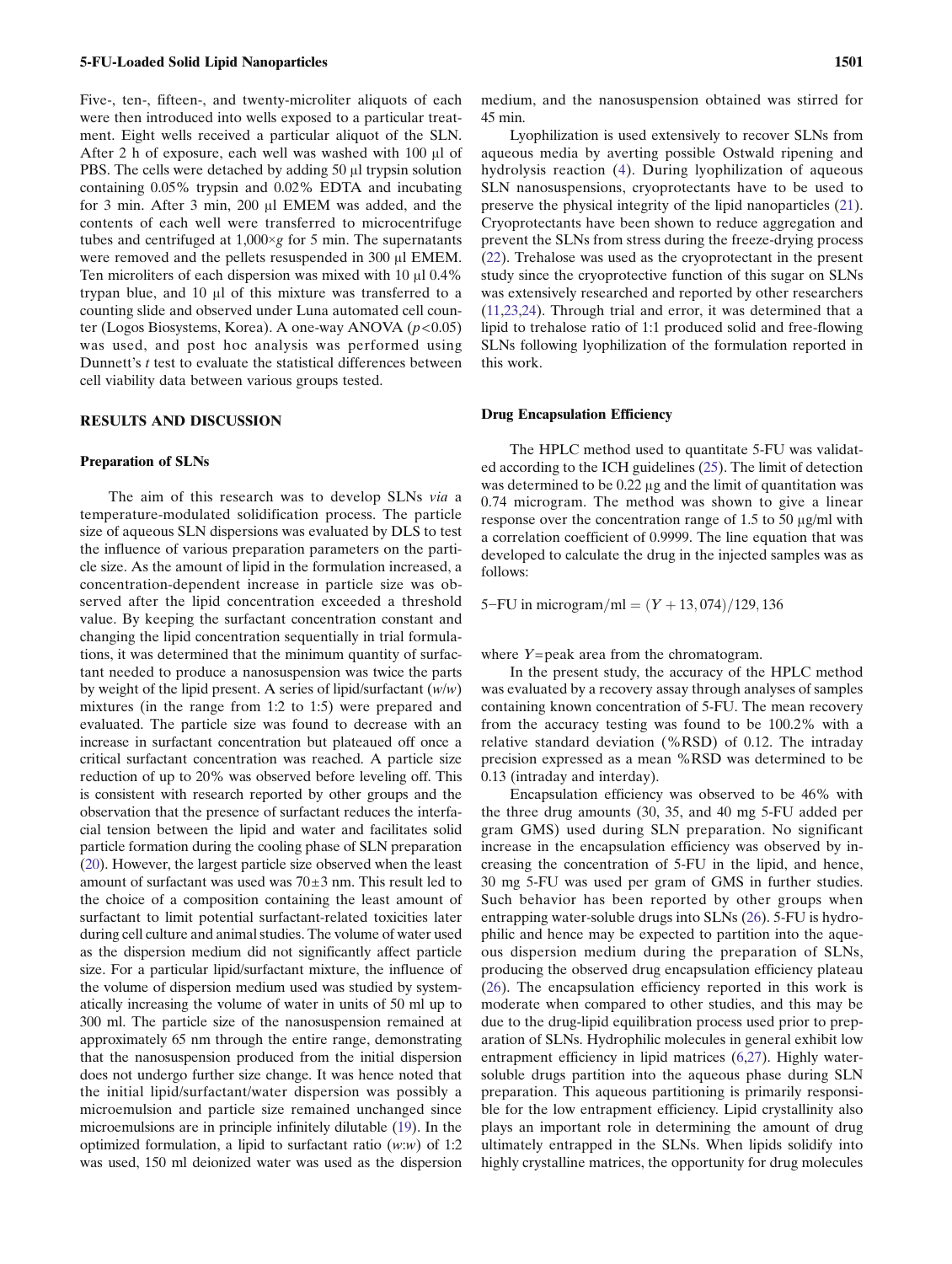to be incorporated within such ordered structures is diminished, leading to low entrapment efficiencies. The encapsulation efficiency of water-soluble drugs in lipid matrices increased when methods such as ionic interaction between counter ions and charged drug molecule ([28\)](#page-9-0), conjugation of drug molecule with lipids ([29\)](#page-9-0), complexation of drug molecules with ionic polymers [\(30](#page-9-0)), and preparation of lipophilic analogs were used ([31](#page-9-0)). The utility of any of these methods in our research remains to be investigated.

#### Particle Size

Particle size is a critical parameter for evaluation during and after the formulation of SLNs. The particle size of aqueous blank SLNs before lyophilization was found to be  $65\pm$ 23 nm. The particle size of aqueous 5-FU-loaded SLNs before lyophilization was found to be  $52\pm 24$  nm. Both particle size distributions contained a second peak at or below approximately 10 nm and are attributed to the presence of Tween 80 micelles. Drug incorporation into the SLNs did not significantly affect the particle size of the resulting formulation. The lyophilization process increased the particle size of both the blank and drug-loaded SLNs, but it remained in the nanometer size range. Figure 1 shows the representative DLS data of the aqueous 5-FU-loaded SLN dispersion before lyophilization. The data shows a bimodal distribution with the peak at 8  $\pm$ 3 nm representing Tween 80 micelles, and the peak at 52 $\pm$ 24 nm represents the SLNs dispersed in the aqueous medium. The amount of Tween 80 in the formulations is greater than the critical micelle concentration of the surfactant, indicating that the excess surfactant can potentially form micelles in the aqueous medium used in the SLN dispersions. This type of particle size distribution has been reported by Heydenreich *et al.* when preparing and isolating SLNs containing Tween 80 and a cationic lipid [\(32](#page-9-0)). The cited work reported Tween 80 micelles at approximately 10 nm, and SLN sizes ranged between 150 and 300 nm depending on the method used for purifying and isolating the SLNs. Figure 2 shows representative DLS data of lyophilized 5-FU-loaded SLNs redispersed in water. The data demonstrates one peak at  $225 \pm 74$  nm representing SLNs. The disappearance of the Tween 80 micelle peak suggests that ultrafiltration that was used to purify SLNs was able to remove excess surfactant from the preparation. The SLNs appear to have undergone an increase in size with the lyophilization process. A moderate increase in particle size of SLNs following lyophilization has been reported by other researchers ([33\)](#page-9-0). However, the long-term stability and dispersibility of SLNs have been shown to improve when cryoprotectants such as trehalose are used during lyophilization [\(34](#page-9-0)). Similar characteristics were observed in the formulation reported here as well. The lyophilized SLNs possessed particles below the 500-nm size range and dispersed easily when mixed gently with water.

#### Zeta Potential

The zeta potential was measured for the blank and drugloaded aqueous SLN dispersion and lyophilized redispersed SLNs. The zeta potential of the aqueous SLN dispersion prior to lyophilization and lyophilized redispersed blank lipid nanoparticles was approximately −15 mV. GMS is a fatty acid ester



Fig. 1. Representative DLS data of the aqueous 5-FU-loaded SLN dispersion before lyophilization

that may be expected to impart a negative surface charge on the lipid particles, and thus, the blank SLN formulation possesses an overall negative zeta potential. The zeta potential for 5-FU-loaded SLN dispersion was found to be −11 mV, and the zeta potential for redispersed lyophilized SLNs was approximately −25 mV. According to the classical DLVO theory that explains colloidal stability, factors that influence particle aggregation subjecting it to eventually sediment include solvent potential, attractive potential due to van der Waals interactions, and repulsive potential from electrostatic interactions. Of these factors, electrostatic repulsion is the most widely used method to modulate the stability of colloidal particles, including SLNs ([35,36](#page-9-0)). The aqueous stability of SLNs from our work correlated with the zeta potential of a particular formulation. After preparation, the particle size of the nanoparticles in aqueous SLN dispersion was found to remain below 100 nm up to 24 h. This enabled us to decide how soon the formulation should be subjected to lyophilization in order to recover the SLN product. After lyophilization, when the 5- FU-loaded SLN powder was redispersed in water, the particles remained stable for up to 48 h. This observation supports the notion that the redispersed lyophilized 5-FU-loaded SLN preparation should be used within 48 h of reconstitution.



Fig. 2. Representative DLS data of lyophilized 5-FU-loaded SLNs redispersed in water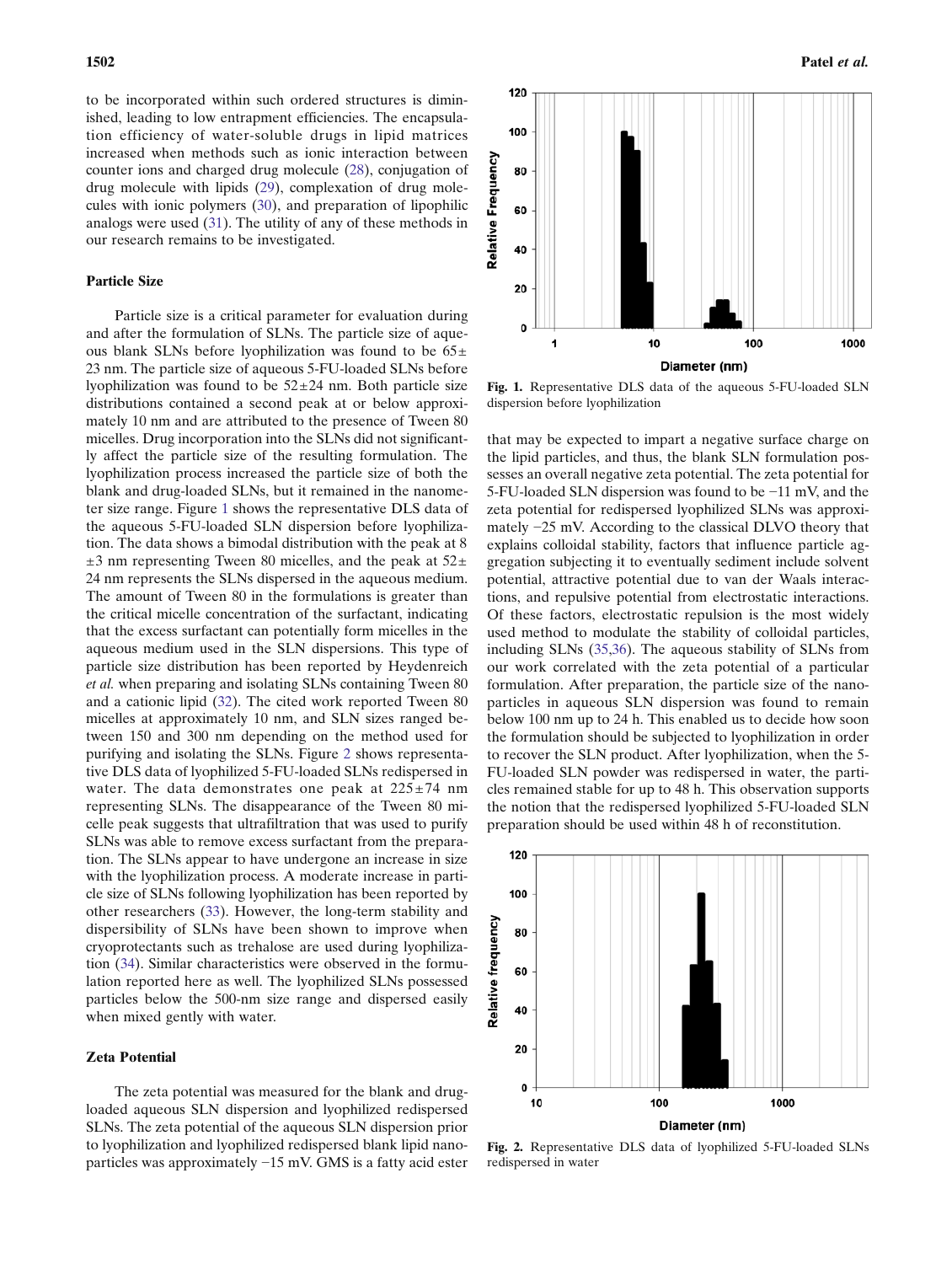#### <span id="page-5-0"></span>DSC

The DSC thermograms of pure GMS (labeled a), pure 5- FU (labeled b), lyophilized blank SLN (labeled c), and lyophilized 5-FU-loaded SLNs (labeled d) are presented in Fig. 3. Pure GMS exhibits an endothermic thermal event attributed to GMS melting with an onset of 65°C and a peak temperature of  $71^{\circ}$ C (enthalpy of melting=158 J/g). Both the lyophilized blank and 5-FU-loaded SLN samples exhibited a thermal event corresponding to GMS melting at an onset of 51°C and a peak temperature of 61°C. The enthalpy of melting of GMS in lyophilized blank SLNs was 29 J/g, and that of lyophilized 5-FU-loaded SLNs was 27 J/g. The broadening of the GMS melting peak in SLNs suggests a potential decrease in crystallinity of GMS in the nanoparticles. The decrease in the onset and maximum temperatures associated with GMS melting can be attributed to the reduction in particle size and corresponding increase in surface area. This leads to a decrease in melting enthalpy when compared to larger particulates, which require more energy to overcome lattice forces ([37](#page-9-0)). The thermogram of pure 5-FU exhibits its melting as a sharp endothermic peak with an onset temperature of 282°C and a peak maximum at 285°C ([38\)](#page-9-0). The thermogram of 5-FU-loaded lyophilized SLN shows 5-FU melting in a small endothermic event with an onset temperature of 288°C and a peak maximum at  $289^{\circ}$ C (enthalpy of melting=19 J/g). This data provides evidence for the presence of entrapped 5-



Fig. 4. FTIR spectra of GMS (*a*), blank SLN (*b*), and 5-FU SLN *(c)*

FU in the drug-loaded SLNs and further indicates that a fraction of the drug is present in the crystalline form. Thermal events related to trehalose (cryoprotectant) were found at 100, 111, 121, and 206°C in both the blank and drug-loaded SLNs ([39](#page-9-0)). DSC thermograms for the lyophilized SLN samples show an endothermic peak (endothermic overshoot) at approximately 350°C due to the physical aging phenomena near the glass transition temperature for trehalose [\(40\)](#page-9-0).



Fig. 3. DSC thermograms of pure GMS (labeled *a*), pure 5-FU (*b*), lyophilized blank SLN (*c*), and lyophilized 5-FU-loaded SLNs (*d*)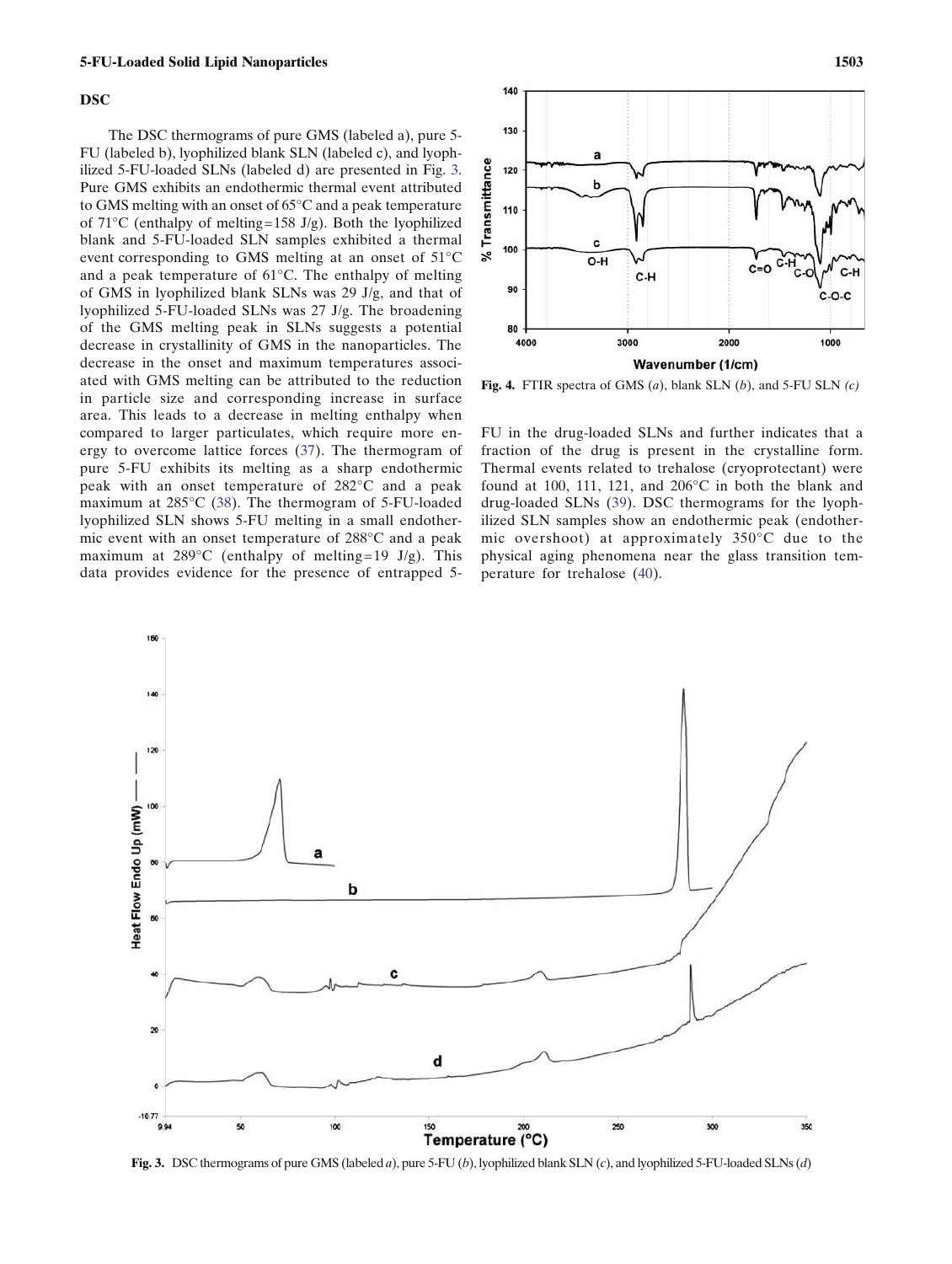<span id="page-6-0"></span>

Fig. 5. AFM images. a Topography scan of the aqueous dispersion of blank SLNs before lyophilization. b 3D projection of lyophilized blank SLNs. c Line fit AFM image of 5-FU-loaded SLNs before lyophilization. d Topography scan image of 5-FU-loaded lyophilized SLNs

# FTIR

Wartewig and Neubert ([41](#page-9-0)) have reviewed the use of FTIR and Raman spectroscopy in pharmaceutical applications. In drug delivery, FTIR-ATR has been used to study drug permeability, drug release, and drug penetration into the stratum corneum. The method was also adapted to obtain information related to crystallinity of nanostructured lipid carriers [\(42](#page-9-0)). Figure [4](#page-5-0) shows the FTIR spectra of GMS (a), blank SLN (b), and 5-FU-loaded SLN (c). The peaks at 2,915 and 2,852 cm<sup>-1</sup> are attributed to the C–H stretch in the  $-CH<sub>2</sub>$  groups present in the acyl chain of the fatty acid. The absorption band at 1,733 cm<sup>-1</sup> is characteristic of C=O stretching that is attributed to the carbonyl group present in the fatty acid ester. The peak at 1,106 cm<sup>-1</sup> is due to the C–O– C stretching in the polar head group. Another characteristic band is seen at  $3,300 \text{ cm}^{-1}$ , which is due to O–H stretching from the unesterified hydroxyl groups in the polar head group of the glycerol moiety. The band visible at  $1,250$  cm<sup>-1</sup> is due to C–O stretch. The bands at 1,457 and 718 cm<sup>-1</sup> are attributed to C–H stretching in the long aliphatic chain of the fatty acid moiety. The position, intensity, and shape of these characteristic IR bands were used by Lin *et al.* to elucidate molecular, conformational, and structural information related to SLNs [\(8](#page-9-0),[42](#page-9-0)). When the IR spectra of GMS are compared to those of blank SLN and 5-FUloaded SLN, no significant change in position, shape, or intensity of peaks related to GMS is seen. This implies that the lipid is solidifying in the SLNs into a matrix that is similar in structure to that of the original excipient. This finding has implications on the nature and degree of drug release from the 5-FU-loaded SLNs.

# AFM STUDIES

All samples demonstrated the presence of spherical and near-spherical particles. AFM images of the aqueous SLN dispersion containing 5-FU and not containing 5-FU indicated the presence of particles with a mean size below 100 nm. In Fig. 5a, which is the topography scan of the aqueous dispersion of blank SLNs before lyophilization, discrete spherical particles can be seen along with some aggregates. These



Fig. 6. TEM images of SLNs. a Blank SLN before lyophilization. b 5-FU-loaded SLNs before lyophilization. c Blank SLN after lyophilization. d 5-FU-loaded SLNs after lyophilization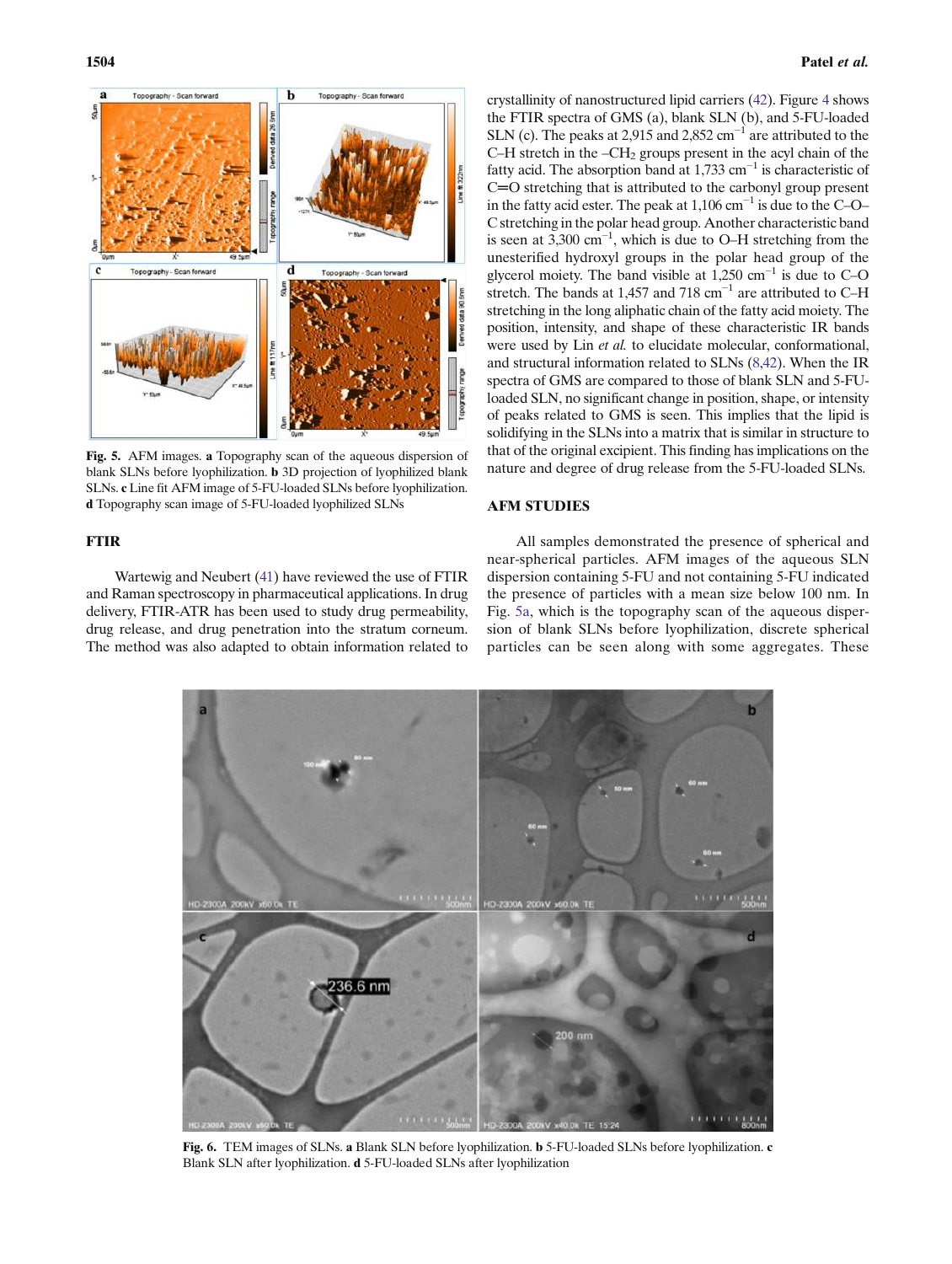<span id="page-7-0"></span>

Fig. 7. *In vitro* drug release data from SLNs

aggregates were not recorded in the DLS measurements, indicating that these may have formed during the AFM sample preparation stage. During sample preparation, a drop of a particular nanosuspension was placed in circular mica plates kept in a plastic chamber and allowed to dry at room temperature. Due to the presence of the surfactant and low interfacial tension, it is possible that several particles clustered together when the sample was drying. Figure [5b](#page-6-0) shows the AFM data obtained from lyophilized blank SLNs. The image is a 3D projection of AFM data that has been processed using the line fit filter available in the analysis software. The results confirm DLS data that showed a moderate increase in particle size observed after lyophilization. Figure [5c](#page-6-0) shows the line fit AFM image of 5-FU-loaded SLNs before lyophilization. The particles are similar in structure and morphology to blank SLNs before lyophilization. The topography scan image of 5- FU-loaded lyophilized SLNs is represented in Fig. [5d](#page-6-0). The increase in size observed following the lyophilization process



Fig. 8. *In vitro* cell viability data of SLNs in Caco-2 cell culture

is visible in this data. The shape and texture of the particles do not appear to be impacted by the presence of 5-FU.

# **TEM**

The shape and surface morphology of blank and 5-FUloaded SLN dispersion and redispersed lyophilized SLNs were studied using TEM. The TEM images of representative samples are shown in Fig. [6a](#page-6-0)–d. The size of the SLN samples was found to concur with the particle size distribution data obtained from DLS experiments. All the lipid nanoparticles were found to be more or less spherical in shape with a well-defined periphery. In Fig. [6a](#page-6-0), the SLNs visible in the field of view are below 100 nm, as is the case in Fig. [6b](#page-6-0). Only dense and solid matrices are seen in TEM images procured in the phase contrast mode, and hence, micelles or any other potential nanostructures formed by the surfactant molecules are not visible. The fibrous material seen in the image is from the ultrathin carbon film on holey carbon support film coating present in the 400-mesh copper TEM grid. The dark spherical structures are the SLNs. TEM images of 5-FU-loaded SLNs have been used by other researchers to analyze the structure of SLNs ([43\)](#page-9-0). The lyophilized redispersed blank SLNs appear to be less dense in the core, with a well-defined shell (Fig. [6c\)](#page-6-0). The lyophilized redispersed 5-FU-loaded SLNs demonstrate approximately uniform density throughout the structure, indicating a homogenous lipid matrix (Fig. [6d](#page-6-0)).

#### In Vitro Drug Release Studies

The *in vitro* drug release profile obtained from the dialysis membrane experiment is shown in Fig. 7. The drug release profile was characterized by an initial rapid release of up to 80% within 1 h, followed by continuous release of the drug ([44\)](#page-9-0). The initial rapid release may be due to the drug being located on or near the surface of the SLNs and is expected since the SLNs have a large surface to volume ratio because of their small size [\(44](#page-9-0)). The drug release beyond 1 h is attributed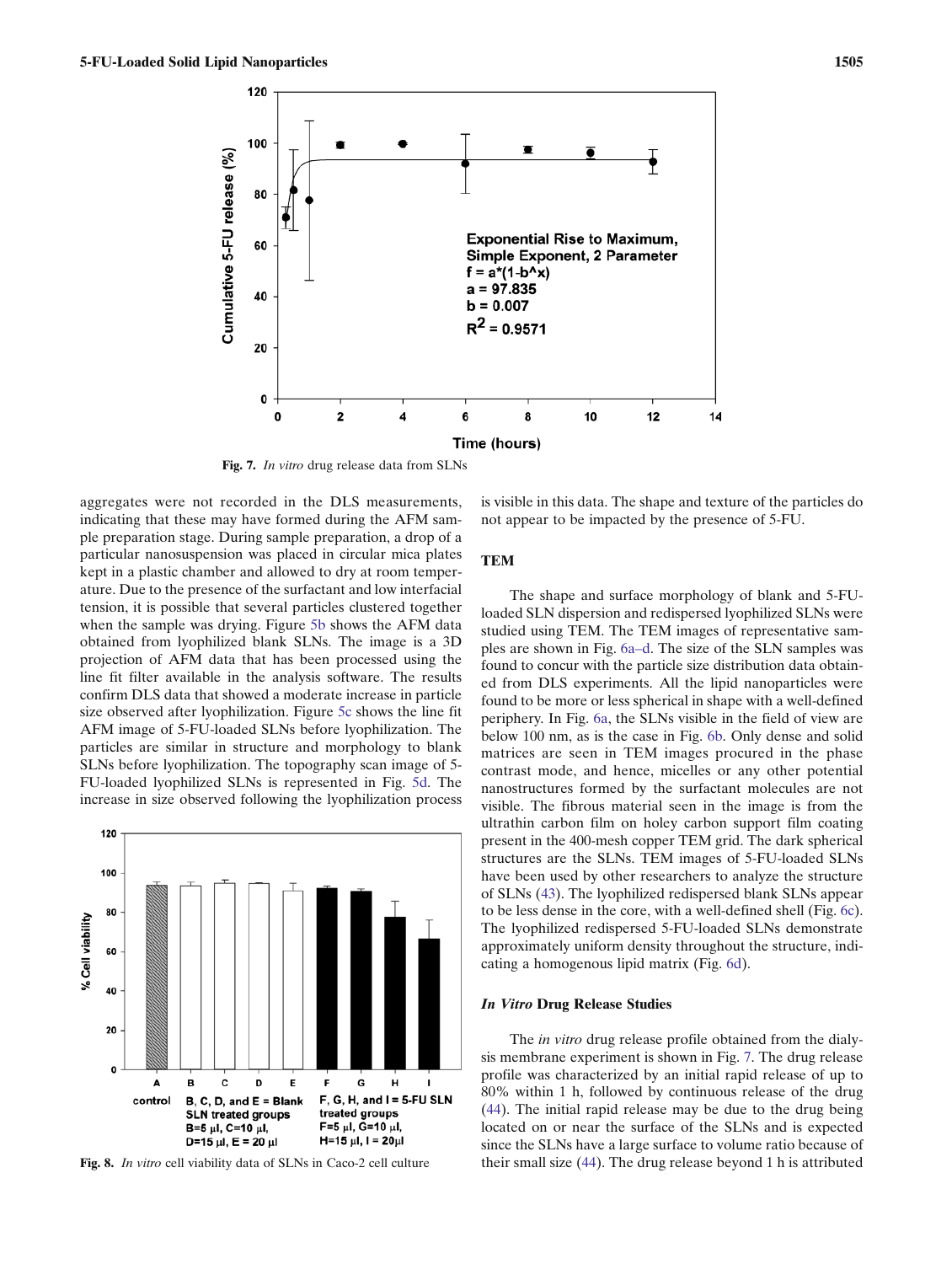<span id="page-8-0"></span>to diffusion of the drug dispersed in the lipid matrix [\(44](#page-9-0)). Hydrophilic drugs exhibit the tendency to migrate to the aqueous phase during SLN preparation, hence concentrating at or near the surface of the particles exhibiting the initial rapid release. The slower drug release from the SLNs later may be due to the diffusion of the entrapped drug through the lipid matrix [\(45,46](#page-9-0)). The initial amount of released 5-FU is desirable to provide a high initial concentration of the drug locally in the cancer cells following administration. The slow and controlled release of the drug subsequently will allow for sustained levels of the chemotherapeutic agent at the cancer site. This may be beneficial therapeutically since SLNs and other small particulates are capable of preferentially accumulating within tumors *via* the enhanced permeability and retention effect ([10,](#page-9-0)[47\)](#page-10-0). SLNs undergo degradation in the presence of lipase enzyme, and hence, the 5-FU-loaded SLNs reported here may be acted upon by lipases when administered orally. When cyclosporine-containing SLNs were investigated for potential use in ophthalmic delivery, no drug release was observed *in vitro* in the absence of lipase/colipase complex [\(48](#page-10-0)). The formulation demonstrated up to 28% drug release in 90 min when the *in vitro* release study was performed in a pH 7.4 buffer containing lipase/colipase complex. Studies done by Olbrich *et al.* have also established that drug release from SLNs can occur through diffusion and enzymatic degradation of the lipid matrix by lipases ([49,50\)](#page-10-0). These studies indicated that the nature of the lipid and surfactants affected the degradation process. An interesting finding in cancer research in recent years has been the identification of lipases such as monoacyl glycerol lipase (MAGL) and their involvement in altered metabolism in cancer cells [\(51](#page-10-0),[52\)](#page-10-0). Given the relevance of lipase-mediated biodegradation of SLNs, this new insight into the pathogenesis and proliferation of cancers offers new opportunities for the targeted delivery of therapeutic material *via* SLNs to treat various cancers.

# In Vitro Cell Viability Studies in Caco-2 Cell Culture

Results from the *in vitro* cell exposure studies performed in Caco-2 cells are shown in Fig. [8](#page-7-0). The automated cell counter used in this study is equipped with a 5-MP digital camera that captured the images shown in the figures. The technique utilizes a dye exclusion method to analyze cell viability ([53\)](#page-10-0). When cell suspensions are treated with trypan blue stain, viable and living cells do not absorb the dye whereas dead cells are stained blue. This difference in staining is attributed to changes in cell permeability between live and dead cells [\(54\)](#page-10-0). Cell viability of nutrient medium-treated cells and blank SLN-treated cells was approximately 94% with no statistical differences observed between the groups. This data demonstrates that the blank SLNs was tolerated by the cells and hence may be deemed as biocompatible in Caco-2 cells in the concentration range tested. Other researchers observed similar results when testing SLNs on vaginal epithelial cell lines [\(6\)](#page-9-0). However, the cells treated with 5-FUloaded SLN suspensions showed a concentration-dependent decrease in viability. The cells exposed to 5 μl drug-loaded SLN dispersion showed  $92.4 \pm 0.9\%$  viability. The cell viability of the groups exposed to 10 and 15  $\mu$ l decreased to 90.7 $\pm$ 1.3 and  $77.7 \pm 7.8\%$ , respectively. The cell viability of the cells exposed to 20 μl further decreased to  $66.5 \pm 9.5\%$ . The viability data of 5-FU-loaded SLN-treated cells (15 and 20 μl) were statistically

significant  $(p<0.05)$  when compared to cells exposed to nutrient medium and blank SLNs. This result indicates that the 5-FU entrapped within the SLN was released and hence produced the observed cell death. Similar concentration-dependent biological effects were observed by other researchers investigating SLNs prepared using stearic acid and cetyl palmitate ([35,](#page-9-0)[55](#page-10-0)). Similarly, paclitaxel- and doxorubicin-loaded SLNs were found to possess significant and potent anticancer effects when tested in *in vitro* cell cultures ([12](#page-9-0)).

# **CONCLUSION**

In this study, SLNs were successfully prepared *via* a temperature-modulated solidification technique. An anticancer drug, 5-FU, was incorporated in the SLNs. The developed technique is simple and reproducible, prepares nanoparticles without the need of high energy and organic solvents, and has the potential to easily scale up for large-scale SLN production. The particle size of SLN dispersion was approximately 66 nm, and that of redispersed lyophilized SLNs was below 500 nm. The SLN dispersions were lyophilized to stabilize the SLNs, and the lyophilizates exhibited good redispersibility when gently mixed with water. Morphological studies using TEM images showed spherical to oval particles with well-defined periphery. A decrease in the enthalpy and onset temperature for the melting point of GMS in the DSC thermograms is consistent with the nanostructure of the SLNs. The drug encapsulation efficiency was found to be approximately 46% and is attributed to the water-soluble nature of 5-FU, leading to rapid partitioning into the aqueous phase and hence decreased encapsulation into the SLNs. *In vitro* drug release studies from redispersed lyophilized SLNs showed that 80% of the encapsulated drug was released within 1 h. *In vitro* cell culture studies demonstrated that the blank SLNs were biocompatible in the concentration ranges tested. 5-FU-loaded SLNs produced a concentration-dependent decrease in cell viability in Caco-2 cell cultures. Future studies in animal models will delineate compatibility and utility of these formulations in biological systems.

# ACKNOWLEDGMENTS

This research was performed with support from start-up funds made available by the Department of Pharmacy Practice at the University of Toledo College of Pharmacy and Pharmaceutical Sciences. We are grateful to Dr. Joseph Lawrence, Center for Sensor and Materials Characterization, University of Toledo College of Engineering, for his assistance during the TEM work. We thank Ms. Charisse Montgomerry, Scientific Editor and College Communicator, College of Pharmacy and Pharmaceutical Sciences, University of Toledo, for her review and comments.

Conflict of Interest The authors report no conflict of interest.

### REFERENCES

1. del Pozo-Rodriguez A, Delgado D, Gascon A, Solinis M. Lipid nanoparticles as drug/gene delivery systems to the retina. J Ocul Pharmacol Ther. 2013;29(2):173–88.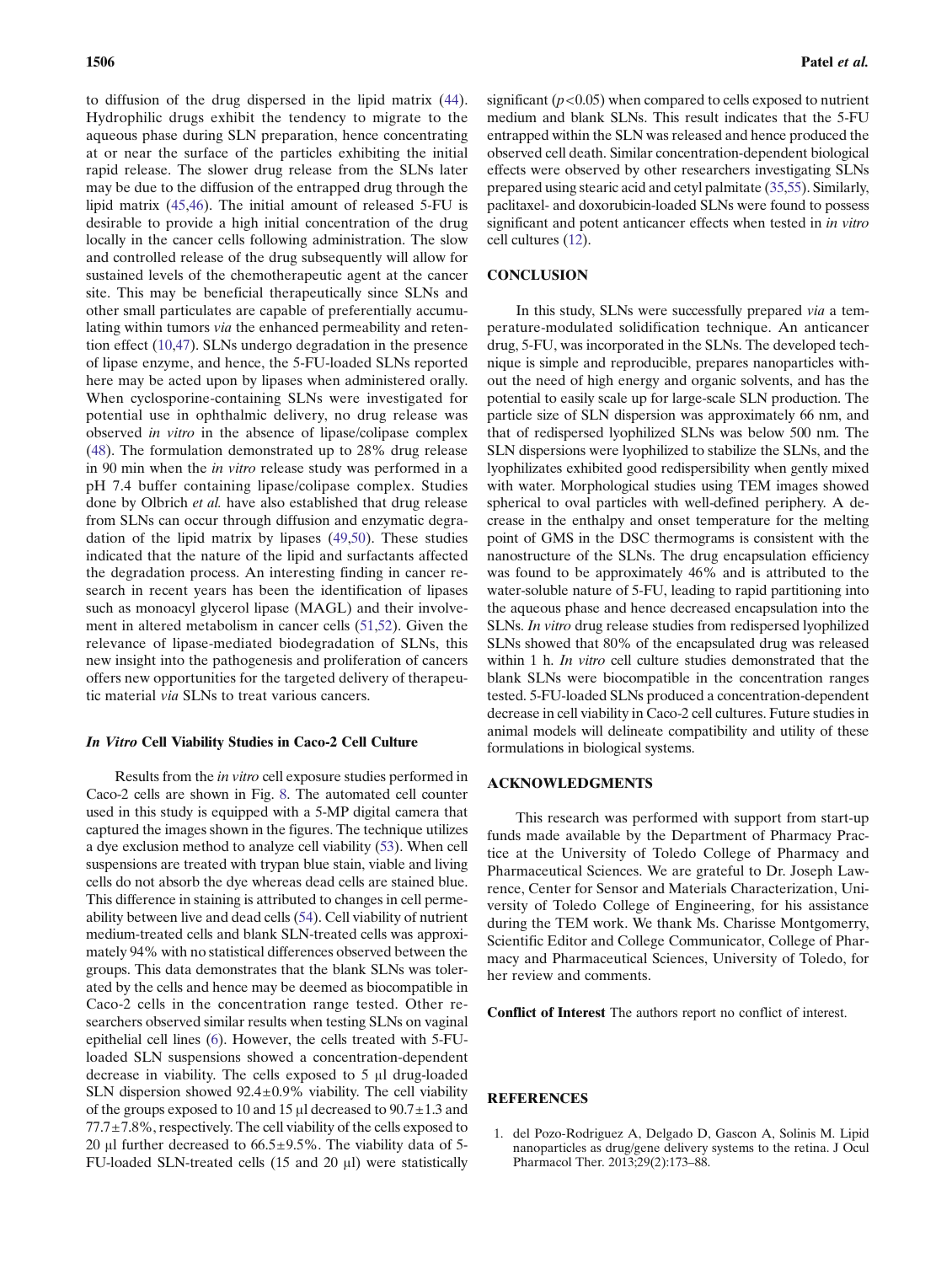- <span id="page-9-0"></span>2. Genc L, Dikmen G, Guney G. Formulation of nano drug delivery systems. J Mater Sci Eng A. 2011;1(1):132–7.
- 3. Pradhan M, Singh D, Singh M. Novel colloidal carriers for psoriasis: current issues, mechanistic insight and novel delivery approaches. J Control Release. 2013;170(3):380–95.
- 4. Mehnert W, Mäder K. Solid lipid nanoparticles: production, characterization and applications. Adv Drug Deliv Rev. 2001;47(2– 3):165–96.
- 5. Basu B, Garala K, Bhalodia R, Joshi B, Mehta K. Solid lipid nanoparticles: a promising tool for drug delivery system. J Pharm Res. 2010;3(1):84–92.
- 6. Alukda D, Sturgis T, Youan B-BC. Formulation of tenofovirloaded functionalized solid lipid nanoparticles intended for HIV prevention. J Pharm Sci. 2011;100(8):3345–56.
- 7. Qi J, Lu Y, Wu W. Absorption, disposition and pharmacokinetics of solid lipid nanoparticles. Curr Drug Metab. 2012;13(4):418–28.
- 8. Li XW, Lin XH, Zheng LQ, Yu L, Lv FF, Zhang QQ, *et al*. Effect of poly(ethylene glycol) stearate on the phase behavior of monocaprate/Tween80/water system and characterization of poly(ethylene glycol) stearate-modified solid lipid nanoparticles. Colloids Surf A Physicochem Eng Asp. 2008;317(1– 3):352–9.
- 9. Siekmann B, Westesen K. Investigations on solid lipid nanoparticles prepared by precipitation in o/w emulsions. Eur J Pharm Biopharm. 1996;42(2):104–9.
- 10. Reddy LH, Sharma RK, Chuttani K, Mishra AK, Murthy RSR. Influence of administration route on tumor uptake and biodistribution of etoposide loaded solid lipid nanoparticles in Dalton's lymphoma tumor bearing mice. J Control Release. 2005;105(3):185–98.
- 11. Cavalli R, Caputo O, Gasco MR. Preparation and characterization of solid lipid nanospheres containing paclitaxel. Eur J Pharm Sci. 2000;10(4):305-9.
- 12. Serpe L, Catalano MG, Cavalli R, Ugazio E, Bosco O, Canaparo R, *et al*. Cytotoxicity of anticancer drugs incorporated in solid lipid nanoparticles on HT-29 colorectal cancer cell line. Eur J Pharm Biopharm. 2004;58(3):673–80.
- 13. Howlader N NA, Krapcho M, Neyman N, Aminou R, Waldron W, Altekruse SF, Kosary CL, Ruhl J, Tatalovich Z, Cho H, Mariotto A, Eisner MP, Lewis DR, Chen HS, Feuer EJ, Cronin KA, Edwards BK (Eds). SEER cancer statistics review 1975– 2008. Bethesda, MD: National Cancer Institute, NIH, DHHS.
- 14. Cancer Trends Progress Report—2009/2010 update. Bethesda, MD: National Cancer Institute, NIH, DHHS, April 2010.
- 15. Carethers JM, Smith EJ, Behling CA, Nguyen L, Tajima A, Doctolero RT, *et al*. Use of 5-fluorouracil and survival in patients with microsatellite-unstable colorectal cancer. Gastroenterology. 2004;126(2):394–401.
- 16. Sander CA, Pfeiffer C, Kligman AM, Plewig G. Chemotherapy for disseminated actinic keratoses with 5-fluorouracil and isotretinoin. J Am Acad Dermatol. 1997;36(2):236–8.
- 17. Longley DB, Johnston PG. 5-Fluorouracil. Apoptosis, cell signaling, and human diseases. 2007:263–78.
- 18. Diasio RB, Harris BE. Clinical pharmacology of 5-fluorouracil. Clin Pharmacokinet. 1989;16(4):215–37.
- 19. Prince LM. Microemulsions versus micelles. J Colloid Interface Sci. 1975;52(1):182–8.
- 20. Zhang J, Fan Y, Smith E. Experimental design for the optimization of lipid nanoparticles. J Pharm Sci. 2009;98(5):1813–9.
- 21. Izutsu K, Kojima S. Excipient crystallinity and its protein-structure-stabilizing effect during freeze-drying. J Pharm Pharmacol. 2002;54(8):1033–9. Epub 2002/08/28.
- 22. Shahgaldian P, Gualbert J, Aissa K, Coleman AW. A study of the freeze-drying conditions of calixarene based solid lipid nanoparticles. Eur J Pharm Biopharm. 2003;55(2):181–4. Epub 2003/03/15.
- 23. Schwarz C, Mehnert W. Freeze-drying of drug-free and drug-loaded solid lipid nanoparticles (SLN). Int J Pharm. 1997;157(2):171–9. Epub 1999/09/09.
- 24. Heiati H, Tawashi R, Phillips NC. Drug retention and stability of solid lipid nanoparticles containing azidothymidine palmitate after autoclaving, storage and lyophilization. J Microencapsul. 1998;15(2):173–84.
- 25. Validation of analytical procedures: text and methodology Q2(R1). ICH Harmonised Tripartite Guideline: International

Conference on Harmonisation of Technical Requirements for Registration of Pharmaceuticals for Human Use; 1994.

- 26. Singh S, Dobhal AK, Jain A, Pandit JK, Chakraborty S. Formulation and evaluation of solid lipid nanoparticles of a water soluble drug: zidovudine. Chem Pharm Bull. 2010;58(5):650–5.
- 27. Schubert MA, Mueller-Goymann CC. Characterisation of surface-modified solid lipid nanoparticles (SLN): influence of lecithin and nonionic emulsifier. Eur J Pharm Biopharm. 2005;61(1– 2):77–86.
- 28. Cavalli R, Caputo O, Gasco MR. Solid lipospheres of doxorubicin and idarubicin. Int J Pharm. 1993;89(1):R9–R12.
- 29. Olbrich C, Gessner A, Kayser O, Muller RH. Lipid-drug-conjugate (LDC) nanoparticles as novel carrier system for the hydrophilic antitrypanosomal drug diminazenediaceturate. J Drug Target. 2002;10(5):387–96.
- 30. Wong HL, Bendayan R, Rauth AM, Wu XY. Development of solid lipid nanoparticles containing ionically complexed chemotherapeutic drugs and chemosensitizers. J Pharm Sci. 2004;93(8):1993–2008.
- 31. Wang J-X, Sun X, Zhang Z-R. Enhanced brain targeting by synthesis of  $3'$ , 5′-dioctanoyl-5-fluoro-2′-deoxyuridine and incorporation into solid lipid nanoparticles. Eur J Pharm Biopharm. 2002;54(3):285–90.
- 32. Heydenreich A, Westmeier R, Pedersen N, Poulsen H, Kristensen H. Preparation and purification of cationic solid lipid nanospheres—effects on particle size, physical stability and cell toxicity. Int J Pharm. 2003;254(1):83–7.
- 33. Yang SC, Zhu JB. Preparation and characterization of camptothecin solid lipid nanoparticles. Drug Dev Ind Pharm. 2002;28(3):265–74.
- del Pozo-Rodriguez A, Solinis MA, Gascon AR, Pedraz JL. Shortand long-term stability study of lyophilized solid lipid nanoparticles for gene therapy. Eur J Pharm Biopharm. 2009;71(2):181–9.
- 35. Asasutjarit R, Lorenzen S-I, Sirivichayakul S, Ruxrungtham K, Ruktanonchai U, Ritthidej GC. Effect of solid lipid nanoparticles formulation compositions on their size, zeta potential and potential for in vitro pHIS-HIV-hugag transfection. Pharm Res. 2007;24(6):1098–107.
- 36. de Faria TJ, Souza-Silva E, de Oliveira DT, Senna Elenara L, Tonussi CR. Evaluation of the pro-inflammatory potential of nanostructured drug carriers in knee-joints of rats: effect on nociception, edema, and cell migration. J Pharm Sci. 2009;98(12):4844–51.
- 37. Li Z, Yu L, Zheng L, Geng F. Studies on crystallinity state of puerarin loaded solid lipid nanoparticles prepared by double emulsion method. J Therm Anal Calorim. 2010;99(2):689–93.
- 38. Yassin Alaa Eldeen B, Anwer Md K, Mowafy Hammam A, El-Bagory Ibrahim M, Bayomi Mohsen A, Alsarra Ibrahim A. Optimization of 5-fluorouracil solid-lipid nanoparticles: a preliminary study to treat colon cancer. Int J Med Sci. 2010;7(6):398–408.
- Sussich F, Bortoluzzi S, Cesàro A. Trehalose dehydration under confined conditions. Thermochim Acta. 2002;391(1):137–50.
- 40. Simperler A, Kornherr A, Chopra R, Bonnet PA, Jones W, Motherwell WDS, *et al*. Glass transition temperature of glucose, sucrose, and trehalose: an experimental and in silico study. J Phys Chem B. 2006;110(39):19678–84.
- 41. Wartewig S, Neubert RHH. Pharmaceutical applications of Mid-IR and Raman spectroscopy. Adv Drug Deliv Rev. 2005;57(8):1144– 70.
- 42. Lin X, Li X, Zheng L, Yu L, Zhang Q, Liu W. Preparation and characterization of monocaprate nanostructured lipid carriers. Colloids Surf A Physicochem Eng Asp. 2007;311(1–3):106–11.
- 43. Liu D, Ge Y, Tang Y, Yuan Y, Zhang Q, Li R, *et al*. Solid lipid nanoparticles for transdermal delivery of diclofenac sodium: preparation, characterization and in vitro studies. J Microencapsul. 2010;27(8):726–34.
- 44. Li XM, Xu YL, Chen GG, Wei P, Ping QN. PLGA nanoparticles for the oral delivery of 5-fluorouracil using high pressure homogenization-emulsification as the preparation method and in vitro/in vivo studies. Drug Dev Ind Pharm. 2008;34(1):107–15.
- 45. Jain SK, Chaurasiya A, Gupta Y, Jain A, Dagur P, Joshi B, *et al*. Development and characterization of 5-FU bearing ferritin appended solid lipid nanoparticles for tumour targeting. J Microencapsul. 2008;25(5):289–97.
- 46. Glavas-Dodov M, Fredro-Kumbaradzi E, Goracinova K, Simonoska M, Calis S, Trajkovic-Jolevska S, *et al*. The effects of